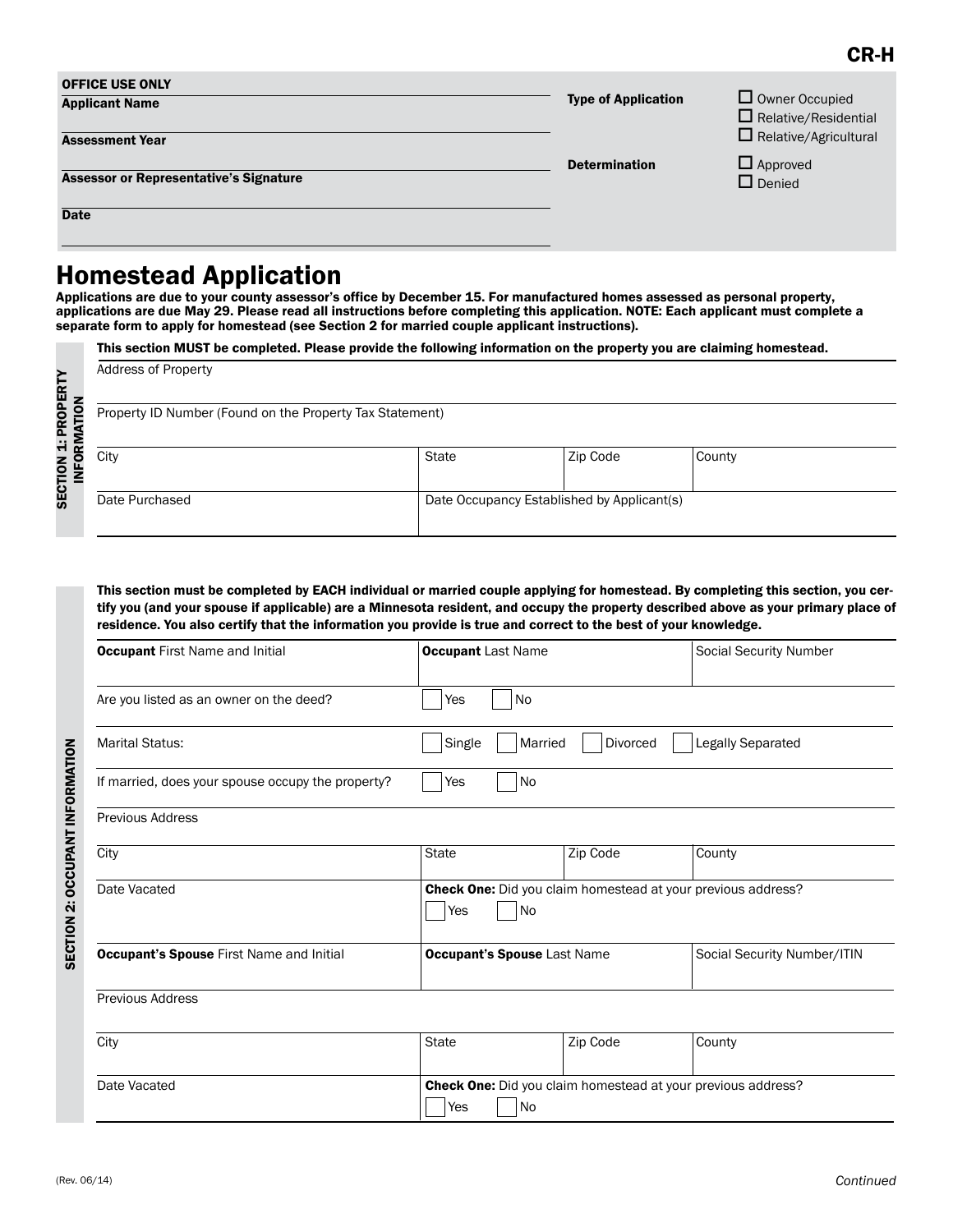Complete Section 3A to apply for residential homestead OR Section 3B to apply for agricultural homestead. NOTE: If you are not sure whether you qualify for agricultural homestead, please contact your county assessor.

| <b>OR</b><br>SECTION 3A: RESIDENTIAL HOMESTEAD APPLICATION                                                                                                               | <b>SECTION 3B: AGRICULTURAL HOMESTEAD APPLICATION</b>                                                                                                                                                       |
|--------------------------------------------------------------------------------------------------------------------------------------------------------------------------|-------------------------------------------------------------------------------------------------------------------------------------------------------------------------------------------------------------|
| <b>No</b><br>Are you claiming residential homestead?<br>Yes<br>Is your spouse claiming residential homestead<br>l No<br>Yes<br>at this property as well? (If applicable) | Are you claiming agricultural homestead?<br>Yes<br>No.<br>If yes, do you or your spouse claim another<br>No<br>Yes<br>agricultural homestead?                                                               |
| Are you listed as an owner on the deed?<br>l No<br>Yes<br>l No<br>If you are not an owner, are you a qualifying<br>Yes<br>relative of an owner? <sup>1</sup>             | Is your spouse claiming agricultural homestead<br>Yes<br>No.<br>at this property as well? (If applicable)<br>If you are not an owner, are you qualifying<br>No<br>Yes<br>relative of an owner? <sup>2</sup> |
|                                                                                                                                                                          | If you are a qualifying relative, are there<br>No.<br>Yes<br>any other agricultural relative homesteads<br>in Minnesota for your family?                                                                    |

|                    | Complete this section ONLY if you are a qualifying relative applying for homestead. Otherwise, skip to Section 5. |                                 |          |                           |
|--------------------|-------------------------------------------------------------------------------------------------------------------|---------------------------------|----------|---------------------------|
|                    | <b>Property Owner</b> First Name and Initial                                                                      | <b>Property Owner Last Name</b> |          | Relationship to Applicant |
| <b>APPLICATION</b> | <b>Property Owner Mailing Address</b>                                                                             |                                 |          |                           |
| HOMESTEAD          | City                                                                                                              | <b>State</b>                    | Zip Code | County                    |
|                    | Is the property owner a Minnesota resident?<br>N <sub>o</sub><br>Yes                                              |                                 |          |                           |

#### Sign Here (Applicant)

I certify that the above information is true and correct to the best of my knowledge. *Minnesota Statutes, section 609.41, states that anyone giving false information in order to avoid or reduce their tax obligations is subject to a fine of up to \$3,000 and/or up to one year in prison. This application must be signed by all owners who occupy the property or by the qualifying relative and returned to the county assessor to receive homestead treatment.*

| <b>Signature of Applicant</b>                   | Date  | Daytime Phone |
|-------------------------------------------------|-------|---------------|
| <b>Evening Phone</b>                            | Email |               |
| Signature of Applicant's Spouse (If Applicable) | Date  | Daytime Phone |
| <b>Evening Phone</b>                            | Email |               |
| Signature of Other Owner/s (If Applicable)      | Date  | Daytime Phone |
| <b>Evening Phone</b>                            | Email |               |
| Signature of Other Owner/s (If Applicable)      | Date  | Daytime Phone |
| <b>Evening Phone</b>                            | Email |               |

#### Please complete both sides and mail this completed application and all required attachments to your assessor.

1Qualifying relative for residential homestead include; parent, stepparent, child, stepchild, grandparent, grandchild, brother, sister, uncle, aunt, nephew, or niece of the owner, by blood or marriage.

<sup>2</sup>Qualifying relative for **agricultural homesteads** include; grandchild, child, sibling, or parent of the owner of the agricultural property or the spouse of the owner.

SECTION 5: SIGNATURE

**SECTION 5: SIGNATURE**